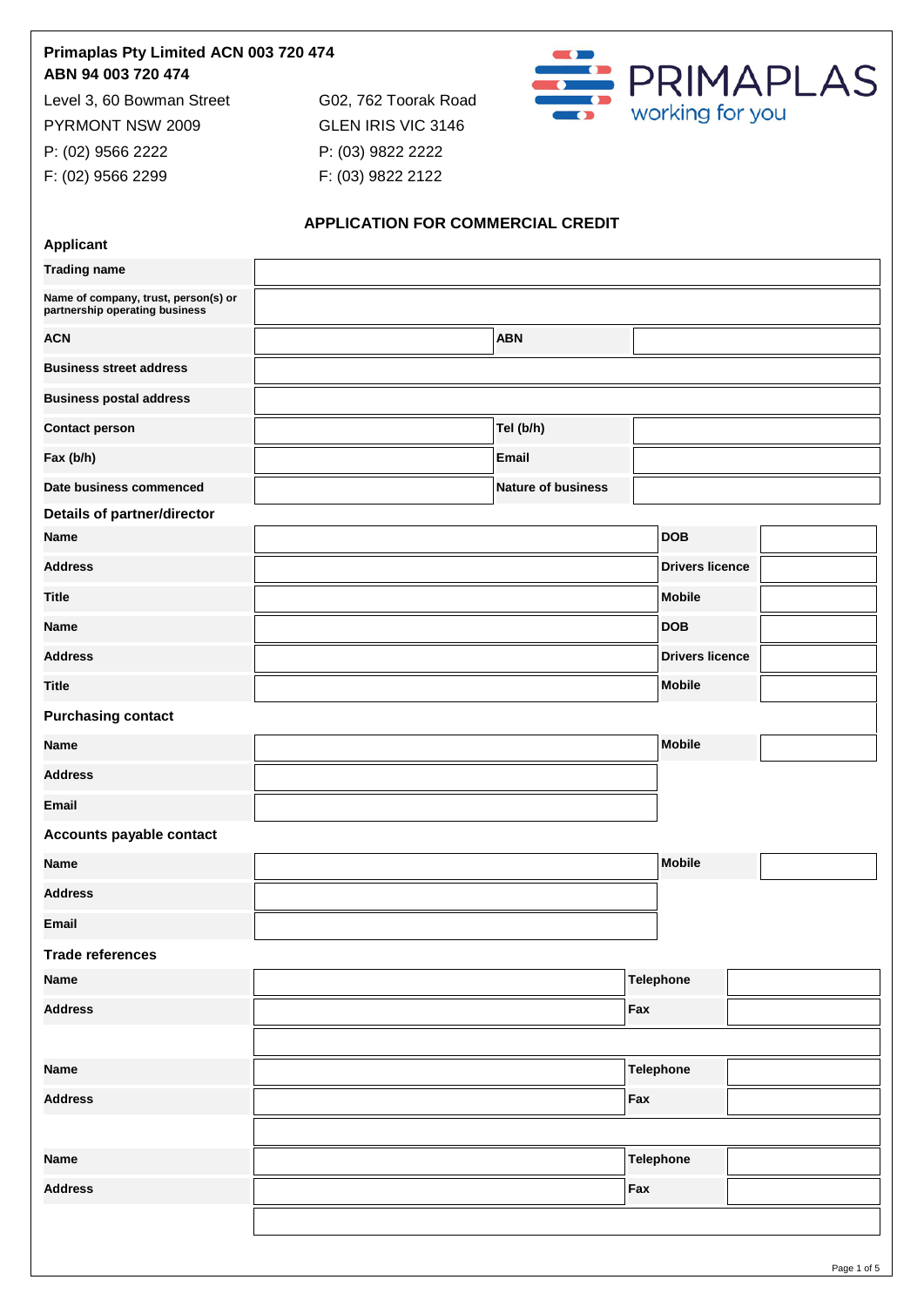### **TERMS AND CONDITIONS**

### **Definitions**

- 1. **Application for Commercial Credit** means the application by the Applicant for a credit account with the Supplier whether completed prior to or contemporaneously with the
- acceptance of these terms and conditions. **Agreement** means any agreement for Supplier to supply goods to the Customer pursuant to these terms and conditions and/or any Quote provided by the Supplier incorporating these terms and conditions.<br> **Charges** means any charges incurred pursuant to these terms and conditions including<br> **Charges** means any charges incurred pursuant to these terms and conditions including
- 
- **Charges** means any charges incurred pursuant to these terms and conditions including<br>charges for any additional services, delivery, interest and defaults.<br>**Goods** means goods supplied by the Supplier to the Applicant as d
- electronic or verbal, from the Applicant for the supply of goods from the Supplier. **Price** means the cost of the goods as specified by the Supplier or these terms and
- conditions, subject to the reservations in clause 28. **Quote** means any document, including contracts generated by the Supplier setting out the terms of sale of goods.

# **Payment terms**<br>2 **Payments**

- 2. Payments are to be made in accordance with the terms outlined in any quote or as stated in the tax invoice.
- 3. By accepting a quote or placing an order with the Supplier (as defined in paragraph 3 below), the Applicant accepts these terms and conditions.
- 4. Our terms and conditions will be accepted by either:<br>(a) signing and returning a copy of the credit apsigning and returning a copy of the credit application and deed of guarantee and indemnity (if applicable);
	- (b) continuing to trade with the Supplier and/or obtaining credit from the Supplier after receipt of these terms and conditions; and
	- (c) not advising us that you take issue with any of the terms and conditions fourteen (14) days after receipt of these terms and conditions.
- 5. If no terms of payment are outlined, payments are to be made thirty (30) days (or such other period as nominated by the supplier herein) from the end of the month of the dated of the Tax Invoice. Primaplas Pty Limited ACN 003 720 474 and their related bodies corporate (as that term is defined in the *Corporations Act 2001*) (**Supplier**) may, at any time, upon the provision of 48 hours' written notice to the Applicant, vary the terms and conditions of trade.
- 6. If the Applicant does not agree with the variations proposed by the Supplier, they must notify the Supplier in writing within fourteen (14) days from receipt of the written notice that the variations are not agreed to. The Supplier and/or the Applicant will then be at liberty to suspend/withdraw credit facilities if no agreement can be reached between the parties regarding the proposed variations. Absent notice from the Applicant, the varied<br>terms and conditions of trade may be deemed accepted. Clerical errors (such as spelling<br>mistakes or grammatical errors) may be subject
- 7. The Applicant must check all invoices and advise the Supplier of any errors or omissions<br>within seven (7) days of receipt. Failing advice from the Applicant that the invoice<br>contains any errors or omissions, the invoice
- shipping, detention charges or pallet breakages, or services supplied by the Supplier in<br>accordance with the credit terms as provided herein, after issuing a written demand to<br>the Applicant demanding payment within fourtee

#### **Delivery**

- Any date or time for delivery stated by the Supplier is an estimate only. The Supplier will endeavour to meet all delivery estimates provided, however failure to do so will not give rise to grounds for cancellation or termination, or claim for loss and damages by the Applicant. The Supplier will provide reasonable notice to the Applicant of any changes to
- the delivery times and notice ahead of the initial estimate provided. 10. The Applicant and Supplier together agree that they shall take all reasonable steps to enable goods/services to be supplied at the time and place as agreed to between the parties.
- 11. The Supplier may deliver the goods by separate instalments. Each separate instalment shall be invoiced and paid in accordance with the provisions in these terms and conditions.
- If the Applicant requests that goods are delivered either to an unattended location, left outside, or are left outside the Supplier's premises for collection, the Applicant<br>acknowledges that the Supplier will deliver the goods as requested at the Applicant's risk.<br>The Applicant is responsible to insure any good delivered on site against theft or damage.
- 13. The goods will deemed delivered when the Applicant takes possession of the goods or the Applicant's nominated agent or representative takes possession of the goods, including if the Applicant takes possession of the goods by collection from the Supplier's premises. Delivery of goods to a third party or place nominated by the Applicant is deemed to be proper delivery to the Applicant.
- 14. The Applicant will pay all reasonable storage, insurance charges, delivery and re-delivery charges in relation to the goods in the event that delivery is unable to be completed for any reason.
- 
- 15. The Supplier has the right to sub-contract any delivery service. 16. The Applicant shall inspect all goods on delivery and shall within seven (7) days notify the Supplier in writing of any alleged defect or shortage in quantity, damage or failure to comply with the description, order or quote. The Supplier will have an opportunity to inspect the goods within a reasonable time following delivery and must store the goods appropriately until such time.
- 17. If the Applicant fails to notify the Supplier in accordance with clause 13 above, then the goods shall be deemed to have been delivered free from any defect or damage at the
- expiration of seven (7) days after delivery. 18. The Applicant is responsible for any and all storage costs incurred by the Supplier as a result of goods ordered by the Applicant, which have not yet been delivered. The storage charges are applicable for the duration of storage by the Supplier.
- 19. If the goods are in anyway damaged or the quality of the goods deteriorates during<br>storage by the Supplier, the Supplier is not liable for any loss or damage which may be<br>suffered by the Applicant or a third party if t Supplier makes no representations to the Applicant in relation to the quality of the goods following storage.
- 20. The Supplier will not be liable for any loss or damage suffered by the Applicant or a third party if:<br> $(a)$  th
	-
	- (a) the goods are not properly stored by the Applicant; (b) the goods are not stored in proper conditions, including conditions that are humid or have drastic changes in temperature; and
- (c) the goods are stored by the Applicant for excessive periods of time and beyond the reasonable shelf life of the particular goods (the Applicant is responsible for checking the shelf life of the goods). 21. The Supplier makes no guarantees or representations to the Applicant in relation to the
- quality or performance of the goods if the goods are not properly stored or are stored for excessive periods of time.
- 22. Any additional costs incurred by the Supplier in respect of the delivery of the goods<br>including but not limited to shipping charges, detention charges, pallet breakages or any<br>further costs associated with delivery, ar

### **Jurisdiction**

- The Applicant acknowledges and agrees that this agreement will be governed by the laws of New South Wales, and the laws of the Commonwealth of Australia which are in force in New South Wales.
- The Applicant acknowledges and agrees that any contract for the supply of goods or
- services between the Supplier and the Applicant is formed at the address of the Supplier. 25. The parties to this agreement submit to the exclusive jurisdiction of the courts of New South Wales and the relevant federal courts and courts competent to hear appeals from those courts.

### **Security/charges**<br>26 The Applicar

- 26. The Applicant charges in favour of the Supplier all of its estate and interest in any real property, whether held in its own right or as capacity as trustee, the Applicant owns at
- present and in the future with the amount of its indebtedness hereunder until discharged. 27. The Applicant charges in favour of the Supplier all of its estate and interest in any personal property, whether held in its own right or as capacity as trustee, the Applicant owns at present and in the future with the amount of its indebtedness hereunder until discharged.
- The Applicant appoints as its duly constituted attorney the Supplier's company secretary from time to time to execute in the Applicant's name and as the Applicant's act and deed any real property mortgage, bill of sale or consent to any caveat the Supplier may choose to lodge against real property that the Applicant may own in any Land Titles Office in any state or territory of Australia, even though the Applicant may not have defaulted in carrying out its obligations hereunder upon written notice and demand to the Applicant (in the event that there is no default by the Applicant in carrying out its obligations hereunder).
- 29. Where the Applicant has previously entered into an agreement with the Supplier by which<br>the Applicant has granted a charge, mortgage or other security interest (including a<br>security interest as defined in the *Personal* in respect of real or personal property, those charges, mortgages or other security interests and the terms which directly or indirectly create rights, powers or obligations in<br>respect thereto will continue and co-exist with the obligations and security interests<br>created in this agreement and will secure Applicant under this agreement. The Supplier may, at its election and upon the provision of written notice, vary the terms of such previous charges, mortgages or other securities to reflect the terms herein.
- **Purpose of credit**<br>30 The Applican

30. The Applicant acknowledges and agrees that the credit to be provided to the Applicant by the Supplier is to be applied wholly or predominantly for commercial purposes.

- Formation of contract and Quotations<br>31. Quotations made by the Supplier will not be construed as an offer or obligation to supply<br>in accordance with the quotation. The Supplier reserves the right to accept or reject, at<br>i Applicant. Only written acceptance by the Supplier of the Applicant's offer will complete
- a contract. 32. Placement of an order, either verbally or in writing, will imply acceptance of the Supplier's offer and of these terms and conditions.
- 33. A quote supersedes any prior verbal order, agreement, price or verbal representation<br>unless the terms are subsequently included in the quote.<br>34. A quote is valid for the time set out in the quote and if no time is spe
- (48) hours only and will expire thereafter, unless a purchase order is submitted within that
- time. 35. Quotations provided by the Supplier may be varied or withdrawn, due to external factors outside of the Supplier's control, such as an increased price in materials required for the goods. 36. The Supplier also reserves the right to:
- - (a) vary the price in a quote for the supply of goods where changes to the exchange rate or market price cause an increase in the price to the Supplier between the date of provision of a quote and acceptance by the Applicant;
	- (b) charge a deposit; or<br>(c) require upfront paym
- require upfront payment on any order by the Applicant.

**Retention of title**

- Title in the goods does not pass to the Applicant until the Applicant has made payment in full for the goods and, further, until the Applicant has made payment in full of all the other money owing by the Applicant to the Supplier (whether in respect of money payable
- under a specific contract or on any other account whatsoever). 38. Whilst the Applicant has not paid for the goods supplied in full at any time, the Applicant
- agrees that property and title in the goods will not pass to the Applicant and the Supplier<br>retains the legal and equitable title in those goods supplied and not yet sold.<br>39. Until payment in full has been made to the Sup other similar goods.
- 40. The Applicant will be entitled to sell the goods in the ordinary course of its business, but until full payment for the goods has been made to the Supplier, the Applicant will sell as agent and bailee for the Supplier and the proceeds of sale of the goods will be held by
- the Applicant on trust for the Supplier absolutely. 41. The Applicant's indebtedness to the Supplier, whether in full or in part, will not be
- discharged by the operation of clause 42. hereof unless and until the funds held on trust are remitted to the Supplier.
- <span id="page-1-0"></span>43. The Applicant agrees that whilst property and title in the goods remains with the Supplier, the Supplier has the right, with prior notice to the Applicant, to enter upon any premises occupied by the Applicant (or any receiver, receiver and manager, administrator,<br>liquidator or trustee in bankruptcy of the Applicant) to inspect the goods of the Supplier<br>and to repossess the goods which may be in the App
- <span id="page-1-1"></span>control when payment is overdue. 44. The Applicant will be responsible for the Supplier's reasonable costs and expenses in exercising its rights under clause [43.](#page-1-0) Where the Supplier exercises any power to enter<br>the premises, that entry will not give rise to any action of trespass or similar action on the<br>part of the Applicant against the Suppli
- Supplier, the Supplier has the absolute right to sell or deal with the goods, and if necessary, sell the goods with the trademark or name of the Applicant on those goods, and the Applicant hereby grants an irrevocable licence to the Supplier to do all things<br>necessary to sell the goods bearing the name or trademark of the Applicant.<br>46. For the avoidance of doubt, the Supplier's interest co
- 
- security interest' pursuant to the PPSA. **Cancellation of terms of credit**
- 47. The Supplier reserves the right to terminate or suspend the provision of good/services by written notice to the Applicant in the event of any breach of these terms by the Applicant. The Supplier will not be liable to the Applicant for any loss or damage suffered as a result of such termination.
- 48. The Supplier may cancel any contract to which these terms apply or cancel the delivery of goods/services at any time before the work has commenced by given written notice to the Applicant.
- 49. Upon cancellation with notice, all liabilities incurred by the Applicant become due and payable to the Supplier within seven (7) days.

**Cancellation and Returns**

- 50. At its discretion, the Supplier may cancel any order prior to delivery or cancel delivery of the goods by giving twenty-four (24) hours written notice to the Applicant. 51. The Supplier will not be liable for any loss or damage arising from such cancellation.
-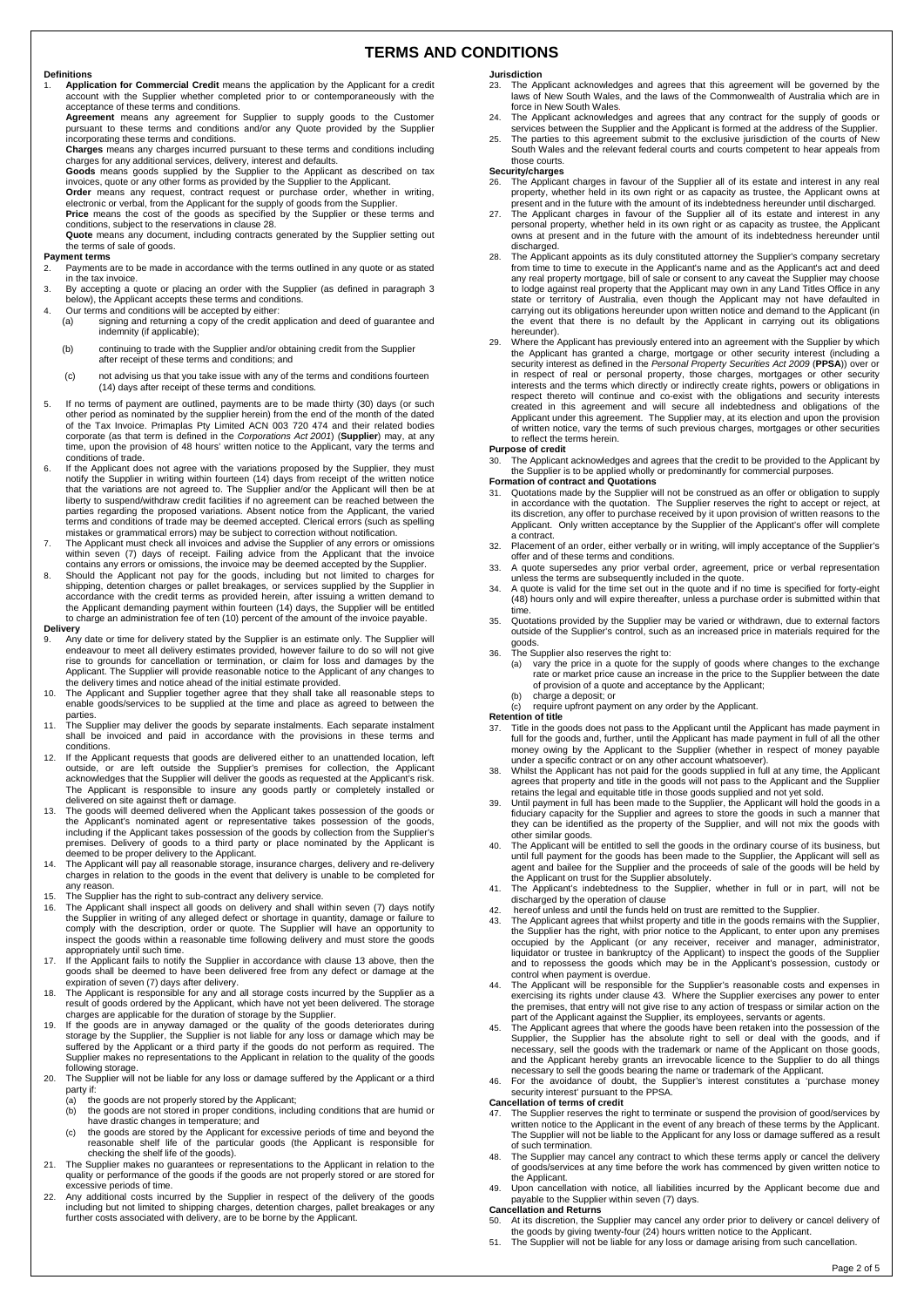- 52. The Supplier may at its sole discretion and subject to payment by the Applicant of all loss and expenses incurred by the Supplier (including, but not limited to, any loss of profits, storage fee, transport and legal costs), agree to the Applicant cancelling an order after
- acceptance and before delivery. 53. At its discretion, and provided that all expenses are paid, the Supplier may accept return of the goods provided that they in their original condition (unopened and unused). This will appear as a credit against the Applicant's credit account.

### **Indemnity, risk and confidentiality**

- The Applicant agrees to indemnify the Supplier and keep the Supplier indemnified against any claim that arises out of the goods and services supplied under this agreement. This indemnity includes any legal fees and expenses the Supplier incurs in
- order to enforce its rights, on an indemnity basis. 55. Risk any goods supplied under the credit application agreement will pass to the Applicant upon delivery to the Applicant.
- 56. The Applicant or the Applicant's employees, agents or contractors will not disclose the contents of these terms and conditions of trade to any other party. All documents, information and material relating to the credit application agreement and any quotation is to remain confidential, unless permission is granted by the Supplier or where required by

## law. **Provision of further information**

- 57. The Applicant undertakes to comply with any reasonable written requests by the Supplier to provide further information for the purpose of assessing the Applicant's creditworthiness, including an updated credit application.
- 58. If the Applicant is a corporation (with the exception of a public listed company), it must advise the Supplier of any alteration to its corporate structure (for example, by changing directors, shareholders, or its constitution). In the case of a change of directors or shareholders the Supplier may ask for new guarantors to sign a guarantee and indemnity.

### **Corporations**<br>59 If the Ar

59. If the Applicant is a corporation, the Applicant warrants that all of its directors have signed this agreement and that all of its directors may be required to enter into a guarantee and indemnity with the Supplier in relation to the Applicant's obligations to the **Supplier** 

#### **Trustee capacity**

- If the Applicant is the trustee of a trust (whether disclosed to the Supplier or not), the Applicant warrants to the Supplier that:<br>(a) the Applicant enters into this age
	- the Applicant enters into this agreement in both its capacity as trustee and in its personal capacity;
	-
	- (b) the Applicant has the right to be reasonably indemnified out of trust assets;<br>(c) the Applicant has the power under the trust deed to sign this agreement; and
	- (d) the Applicant will not retire as trustee of the trust or appoint any new or additional trustee without advising the Supplier.
- 61. The Applicant must give the Supplier a copy of the trust deed upon request.

### **Partnership**<br>62. If the A

- If the Applicant enters into this agreement as partners, the Applicant warrants that all of the partners have signed this agreement and that all of the partners may be required to enter into a guarantee and indemnity with the Supplier in relation to the Applicant's obligations to the Supplier.
- 63. If the Applicant is a partnership, it must not alter its partnership (for example, adding or removing partners or altering its partnership agreement) without advising the Supplier. In the case of a change of partners, the Supplier may ask for new guarantors to sign a guarantee and indemnity. **Insolvency**

64. If the Applicant becomes insolvent, the Applicant remains liable under this agreement for<br>payment of all liabilities incurred hereunder. The Applicant remains liable under this<br>agreement even if the Supplier receives a Applicant being insolvent.

#### **Waiver**

- 65. A waiver of any provision or breach of this agreement by the Supplier must be made by an authorised officer of the Supplier in writing. A waiver of any provision or breach of this<br>agreement by the Applicant must be made by the Applicant's authorised officer in writing.<br>66. Until ownership of the goods pa
- have under the PPSA (unless otherwise agreed to in writing by the Supplier and the
	- Applicant:<br>(a) unde<br>(b) unde (a) under section 95 to receive notice of intention to remove an accession; (b) under section 118 to receive notice that the Supplier intends to enforce its security interest in accordance with land law;
	- (c) under section 121(4) to receive a notice of enforcement action against liquid assets; under section 129 to receive a notice of disposal of goods by the Supplier
	- purchasing the goods; (e) under section 130 to receive a notice to dispose of goods;
	-
	- (f) under section 132(2) to receive a statement of account following disposal of goods;<br>(g) under section 132(4) to receive a statement of account if no disposal of goods fo under section  $132(4)$  to receive a statement of account if no disposal of goods for each 6 month period; (h) under section 135 to receive notice of any proposal of the Supplier to retain goods;
	- (i) under section 137(2) to object to any proposal of the Supplier to retain or dispose of goods;
	-
	- (j) under section 142 to redeem the goods;<br>(k) under section 143 to reinstate the security agreement; and (l) under section 157(1) and 157(3) to receive a notice of any verification statement.

# Costs

- The Applicant must pay for its own legal, accounting and business costs and all costs incurred by the Supplier relating to any default by the Applicant under this agreement. The Applicant must also pay for all stamp duty and other taxes payable on this
- <span id="page-2-2"></span>agreement (if any). 68. The Applicant will pay the Supplier's costs and disbursements incurred in pursuing any recovery action, or any other claim or remedy, against the Applicant, including collection costs, debt recovery fees and legal costs on an indemnity basis.
- <span id="page-2-4"></span>69. Subject to clause[s 70](#page-2-0) an[d 71,](#page-2-1) payments by, or on behalf of, the Applicant will be applied by the Supplier as follows.
	- (a) Firstly, in payment of any and all collection costs and legal costs in accordance with clause[s 44](#page-1-1) an[d 68.](#page-2-2)
	- (b) Secondly, in payment of any interest incurred in accordance with claus[e 75.](#page-2-3) (c) Thirdly, in payment of the outstanding invoice(s).
- <span id="page-2-0"></span>70. In circumstances where the Supplier seeks to enforce a purchase money security interest under the PPSA over collateral or proceeds (these terms being consistent with the terms defined in the PPSA), payments received from the Applicant will be allocated in a manner<br>at the Suppliers absolute and unfettered discretion, so as to attribute, to the greatest<br>extent possible, the unpaid balance of the d

**Date Date**

respect of the collateral and/or proceeds over which the Supplier seeks to enforce its purchase money security interest.

- <span id="page-2-1"></span>71. To the extent that payments have been allocated to invoices by the Supplier in its business records, the Supplier may, at its sole and unfettered discretion, allocate and/or retrospectively reallocate payments in any manner whatsoever at the Supplier's absolute
- discretion, including in a manner inconsistent with claus[e 69](#page-2-4) herein. 72. Payments allocated (and/or reallocated) under clause [69](#page-2-4) and/or [70](#page-2-0) will be treated as though they were allocated (and/or reallocated) in the manner determined by the Supplier on the date of receipt of payment. **Taxes and duty**

- 73. The Applicant must pay GST on any taxable supply made by the Supplier to the Applicant under this agreement. The payment of GST is in addition to any other consideration payable by the Applicant for a taxable supply. If as a result of:
	-
	- (a) any legislation becoming applicable to the subject matter of this agreement; or (b) any changes in legislation or its interpretation by a court of competent jurisdiction or

by any authority charged with its administration; the Supplier becomes liable to pay any tax, duty, excise or levy in respect of the amounts received from the Applicant, then the Applicant must pay the Supplier these additional amounts on 48 hours' written demand.

### **Interest rates**

<span id="page-2-3"></span>The interest rate on any outstanding debts is calculated at the Reserve Bank of Australia rate plus five (5) per cent per annum.

- **Set-off** 76. All payments required to be made by the Applicant under this agreement will be made free of any set-off, or counterclaim and without deduction or withholding, unless agreed to otherwise by the Supplier and the Applicant in writing.
- 77. Any amount due to the Supplier from time to time may be deducted from any monies which may be or may become payable to the Applicant by the Supplier. **Miscellaneous**
- 78. The Supplier is not liable for any loss caused to the Applicant by reason of strikes, lockouts, fires, riots, war, embargoes, civil commotions, acts of God or any other activity beyond the Supplier's control.
- 79. The Supplier is not liable for loss of profit, economic or financial loss, damages,<br>consequential loss, loss of opportunity or benefit, loss of a right or any other indirect loss<br>suffered by the Applicant as a result o
- agreement.<br>80. The Applicant will, at the request of the Supplier, execute documents and do such further<br>acts as may be required for the Supplier to register the security interest granted by the<br>Applicant under the PPSA.<br>8
- any notice under this agreement or the PPSA or any originating process, by prepaid post at any address nominated in this application or any other address later notified to the Supplier by the Applicant or the Applicant's authorised representative.
- 82. The Applicant further agrees that where we have rights in addition to those under part 4<br>The PPSA, those rights will continue to apply.<br>83. The Applicant irrevocably grants to the Supplier the right to enter upon t
- property or premises, with notice, and without being in any way liable to the Applicant or<br>to any third party, if the Supplier has cause to exercise any of their rights under sections<br>123 and/or 128 of the PPSA, and the Ap
- 84. Nothing in this agreement shall be read or applied so as to purport to exclude, restrict or modify or have the effect of excluding, restricting or modifying the application in relation to the supply of any goods and/or services pursuant to this agreement of all or any of the<br>provisions the *Competition and Consumer Act 2010* or any relevant State or Federal<br>Legislation which by law cannot be excluded, re

### **Severance**<br>85. If any

- If any provision of this agreement is not enforceable in accordance with its terms, other provisions which are self-sustaining are, and continue to be, enforceable in accordance with their terms.
- 86. If any part of this agreement is invalid or unenforceable, that part is deleted and the remainder of the agreement remains effective.

#### **Variation**

- 87. The Applicant agrees that these terms and conditions may be varied, added to, or amended by an authorised officer of the Supplier at any time by written notice to the Applicant. The Applicant will be provided with fourteen (14) days to accept the variation/s, failing which the variations may be deemed accepted by the Supplier.
- 88. Any proposed variation to these terms and conditions by the Applicant must be requested in writing. The Supplier may refuse any such request without providing reasons either orally or in writing.
- 89. Variations requested by the Applicant will only be binding upon the Supplier if they are accepted in writing.

- **Consent to register** 90. The Applicant hereby consents to the Supplier recording the details of this Agreement on the Personal Property Securities Register and agrees to do all things necessary and reasonably required by the Supplier to effect such registration.
- 91. The Applicant waives any right or entitlement to receive notice of the registration of any security interest(s) created by this instrument on the Personal Property Securities Register.

### **Entire agreement**

- 92. This agreement constitutes the entire agreement between the parties relating in any way to its subject matter, unless agreed to otherwise by the Supplier and the Applicant in writing. All previous negotiations, understandings, representations, warranties, memoranda or commitments about the subject matter of this agreement are merged in this agreement and are of no further effect. No oral explanation or information provided by a party to another affects the meaning or interpretation of this agreement or constitutes any collateral agreement, warranty or understanding.
- 93. Notwithstanding the preceding paragraph, in circumstances where there is a pre-existing written credit agreement (**Original Agreement**) between the Applicant and the Supplier, these terms and this agreement will constitute a variation of the Original Agreement whereby the terms of the Original Agreement are deleted and replaced with the terms herein, unless the terms of the Original Agreement are otherwise expressly or implicitly<br>preserved by the terms herein in which case they will co-exist with the terms herein, and,<br>to the extent of any inconsistency, these

#### **Privacy Act**

94. The Applicant agrees to the terms of the Privacy Statement pursuant to the *Privacy Act 1988* (as amended by the *Privacy Amendment (Enhancing Privacy Protection) Act 2012* contained in this document.

The Applicant hereby applies for the opening of an account and provides the above information in support thereof. I am/We are authorised to sign this credit application form on behalf of the Applicant and the information given is true and correct to the best of my/our knowledge **1. Signature 2. Signature Name (print) Name (print) Position Position**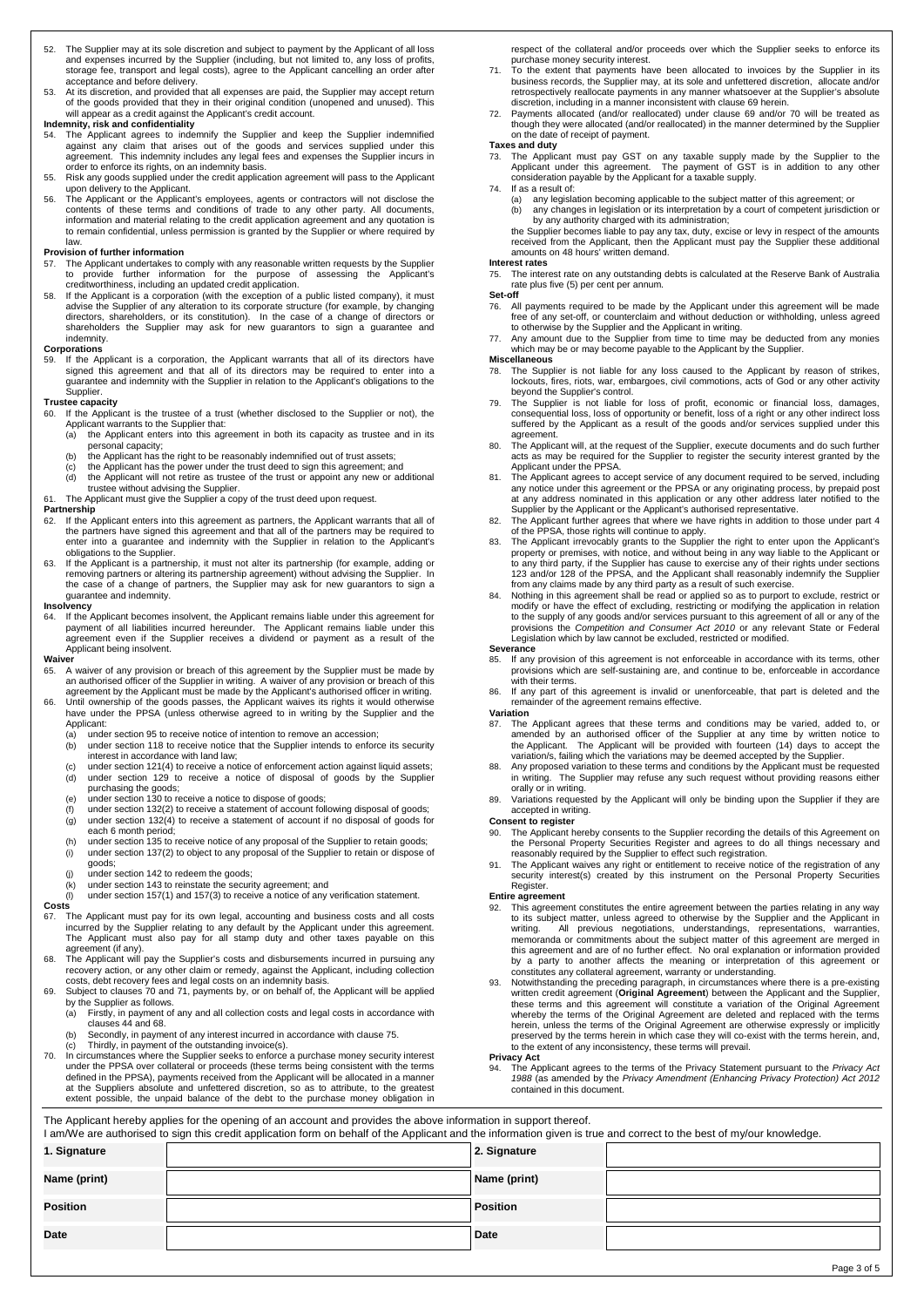- 1. This privacy statement encompasses consents, notifications and disclosures under or in relation to the *Privacy Act 1988* (as amended by the *Privacy Amendment (Enhancing Privacy Protection) Act 2012)* (**Act**).
- 2. The terms of this statement operate concurrently with any pre-existing privacy statement, authorisation or notification, whether contained in our credit application, terms and conditions of trade or otherwise, save to the extent of any inconsistency in which case the terms of this privacy statement shall prevail.
- 3. For the purpose of this statement, the terms "personal information", "sensitive information", "credit eligibility information", "credit information", "consumer credit purpose", "consumer credit purpose", "credit reporti sensitive information, credit eligibility information, credit reporting information and credit reporting information. information, both severally and collectively.
- 4. The Supplier may collect personal information about the Applicant and/or Guarantor(s) for the Supplier's primary purposes which include the assessment of a credit application, reviewing existing credit terms, assessing credit worthiness, collecting overdue payments, assessing credit guarantees (current and prospective), internal management
- purposes, marketing, sales and business development purposes and direct marketing.<br>5. The Applicant and/or Guarantor(s) consent to the Supplier collecting, using and<br>disclosing personal information (including sensitive inf purpose of direct marketing.
- 6. The Supplier may collect, and may already have collected, Information from the Applicant and/or Guarantor(s), other credit providers, credit reporting bodies and other third parties<br>for the purposes of its functions and activities including, but not limited to, credit, sales,<br>marketing and administration. If restrict or impede upon the Supplier trading with, extending credit to, continuing to extend credit to or extending further credit to the Applicant and/or Guarantor(s)or their related bodies corporate.
- 7. The Applicant and/or Guarantor(s) consent to the Supplier obtaining and making disclosure of Information about the Applicant and/or Guarantor(s) from and to a credit reporting body and/or another credit provider for a commercial credit related purpose and/or a credit guarantee purpose and/or a consumer credit purpose and/or another related purpose. The Supplier notifies the Applicant and/or Guarantor(s) that it may use and/or disclose credit eligibility information under section 21G of the Act.
- 8. The Supplier may provide personal information about the Applicant and/or Guarantor(s) to any or all of the credit reporting bodies nominated below. The Supplier intends to<br>disclose default information to any or all of the credit reporting<br>bodies listed below. The Applicant and/or Guarantor(s) consent to suc

Supplier's credit reporting policy contains a statement of notifiable

matters in accordance with s21C of the Act and items 4.1 and 4.2 of the Credit Reporting Code in respect of disclosure to credit reporting bodies including what the information may be used for, what the Supplier may disclose and the Applicant's and/or Guarantor(s)' right to request limitations to the use of their information.

| Equifax Australia           | <b>Creditor Watch</b>     | <b>NCI</b>               |
|-----------------------------|---------------------------|--------------------------|
| Level 15, 100 Arthur Street | Level 13, 109 Pitt Street | Level 2, 165 Grenfell St |
| NORTH SYDNEY NSW 2060       | SYDNEY NSW 2000           | ADELAIDE SA 5000         |
| Tel: 1300 921 621           | Tel: 1300 501 312         | Tel: 1800 882 820        |
|                             |                           |                          |

Dun & Bradstreet Level 2, 143 Coronation Drive MILTON QLD 4064

Tel: 07 3360 0600

Experian

Level 6, 549 St Kilda Road MELBOURNE VIC 3004 Tel: 03 9699 0100 9. The Supplier may disclose Information to, and about them and the Applicant and/or

- Guarantor(s) hereby acknowledge that they consent to the disclosure of such information<br>to the Supplier's employees, subsidiaries, employees, agents and related bodies<br>corporate, past, present or prospective credit provide overseas recipients and recipients who do not have an Australian link.
- 10. By reason of the Applicant's and/or Guarantor(s)' consent to the disclosure to overseas recipients hereunder, APP 8.1 will not apply to the Supplier's dealing with the Applicant's and/or Guarantor(s)' Information.
- 11. A full copy of the Supplier's privacy policy and credit reporting policy can be obtained from the Supplier's website (details above) or by making a request in writing directed to the Supplier's privacy officer. The Supplier's privacy policy and credit reporting policy<br>contain information about how to access and seek correction of Information, or how to<br>complain about a breach of the Act, APP, code( such complaint.
- 12. The Applicant and/or Guarantor(s) will be deemed to have acknowledged and accepted the terms of this privacy statement by either signing and returning this statement, failing to provide written notification to the Supplier within 14 days of receipt of this statement that its terms are not accepted, continuing to trade with the Supplier after receipt of this Statement or, if the Applicant and/or Guarantor(s) are directors or quarantors of a customer, by not taking steps to prevent the customer from continuing to trade with the Supplier after receipt of this statement.